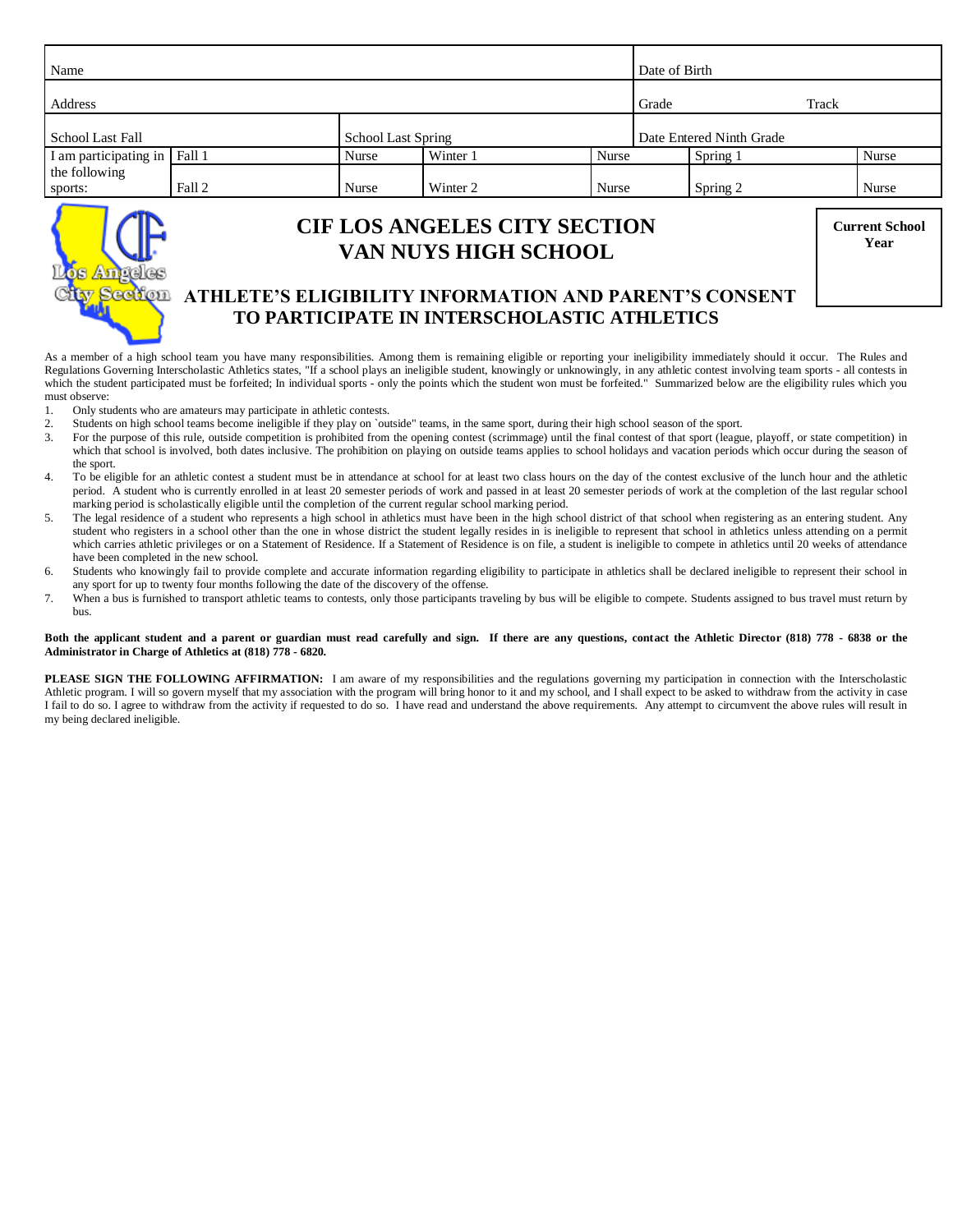**PLEASE SIGN THE FOLLOWING AFFIRMATION:** I hereby grant permission for the above named student - athlete to participate in interscholastic baseball, basketball, cross country, football, golf, soccer, softball, swimming, tennis, track and field, volleyball, wrestling, cheer, dance team, drill team, and marching band including travel to and from athletic contests at other schools or locations. I have read and understand the above requirements. Any attempt to circumvent the above rules will result in my student-athlete being declared ineligible.

| Student-Athlete Signature<br>Date                                                                                                                                                                                                                                                                                                                                                                                                                                                                                                                                                                                                                                                                                                                                                                                                                                                                                                                                                                                                                                                                                                                                                                                                                                                                                                                                                                                                     |  | Parent Signature |                        | Date |  |  |  |  |  |
|---------------------------------------------------------------------------------------------------------------------------------------------------------------------------------------------------------------------------------------------------------------------------------------------------------------------------------------------------------------------------------------------------------------------------------------------------------------------------------------------------------------------------------------------------------------------------------------------------------------------------------------------------------------------------------------------------------------------------------------------------------------------------------------------------------------------------------------------------------------------------------------------------------------------------------------------------------------------------------------------------------------------------------------------------------------------------------------------------------------------------------------------------------------------------------------------------------------------------------------------------------------------------------------------------------------------------------------------------------------------------------------------------------------------------------------|--|------------------|------------------------|------|--|--|--|--|--|
| <b>ATHLETIC INSURANCE CERTIFICATE</b>                                                                                                                                                                                                                                                                                                                                                                                                                                                                                                                                                                                                                                                                                                                                                                                                                                                                                                                                                                                                                                                                                                                                                                                                                                                                                                                                                                                                 |  |                  |                        |      |  |  |  |  |  |
| The governing board of each school district of any kind or class shall provide insurance protection for medical and hospital expenses resulting from accidental bodily<br>injuries in an amount of at least five thousand dollars (\$5000) for all such services for each member of an athletic team, through group, blanket or individual policies of<br>accident insurance from authorized insurers or through a benefit and relief association described in subparagraph (1) of subdivision (c) of Section 10493 of the Insurance<br>Code, for injury to members of athletic teams arising while such members are being transported by or under the sponsorship or arrangements of the school districts or a<br>student body organization thereof to or from school or other places of instruction and the place of the athletic event. Calif. Ed. Code, Vol I, Part 19, Chapter 2, Article 3,<br>Section 32221 (pgs. 1004, 1005, 1006), Revised 1979. Amended 1980. Five thousand dollars (\$5000) insurance protection for medical and hospital expenses resulting from<br>accidental bodily injuries must be provided for each member of an athletic team by the student or his/her parents or guardians through group, blanket policies, etc., or<br>through the insurance carrier for the District. I certify that this student has at least five thousand dollars (\$5000) protection for medical and hospital expenses with |  |                  |                        |      |  |  |  |  |  |
|                                                                                                                                                                                                                                                                                                                                                                                                                                                                                                                                                                                                                                                                                                                                                                                                                                                                                                                                                                                                                                                                                                                                                                                                                                                                                                                                                                                                                                       |  |                  |                        |      |  |  |  |  |  |
| Name of Insurance Carrier (A valid copy of the Insurance Card must be attached to this form.)                                                                                                                                                                                                                                                                                                                                                                                                                                                                                                                                                                                                                                                                                                                                                                                                                                                                                                                                                                                                                                                                                                                                                                                                                                                                                                                                         |  |                  | Policy or Group Number |      |  |  |  |  |  |

to cover injuries incurred while participating in, practicing for, or traveling to and from extramural contests. I understand that the insurance requirement may be met by purchase of school District approved insurance coverage. **I have read and understand the rules above. I hereby grant permission for my son/daughter to participate in interscholastic athletics under these rules.**

Parent Signature Date by the United States of the United States of the United States of Date Date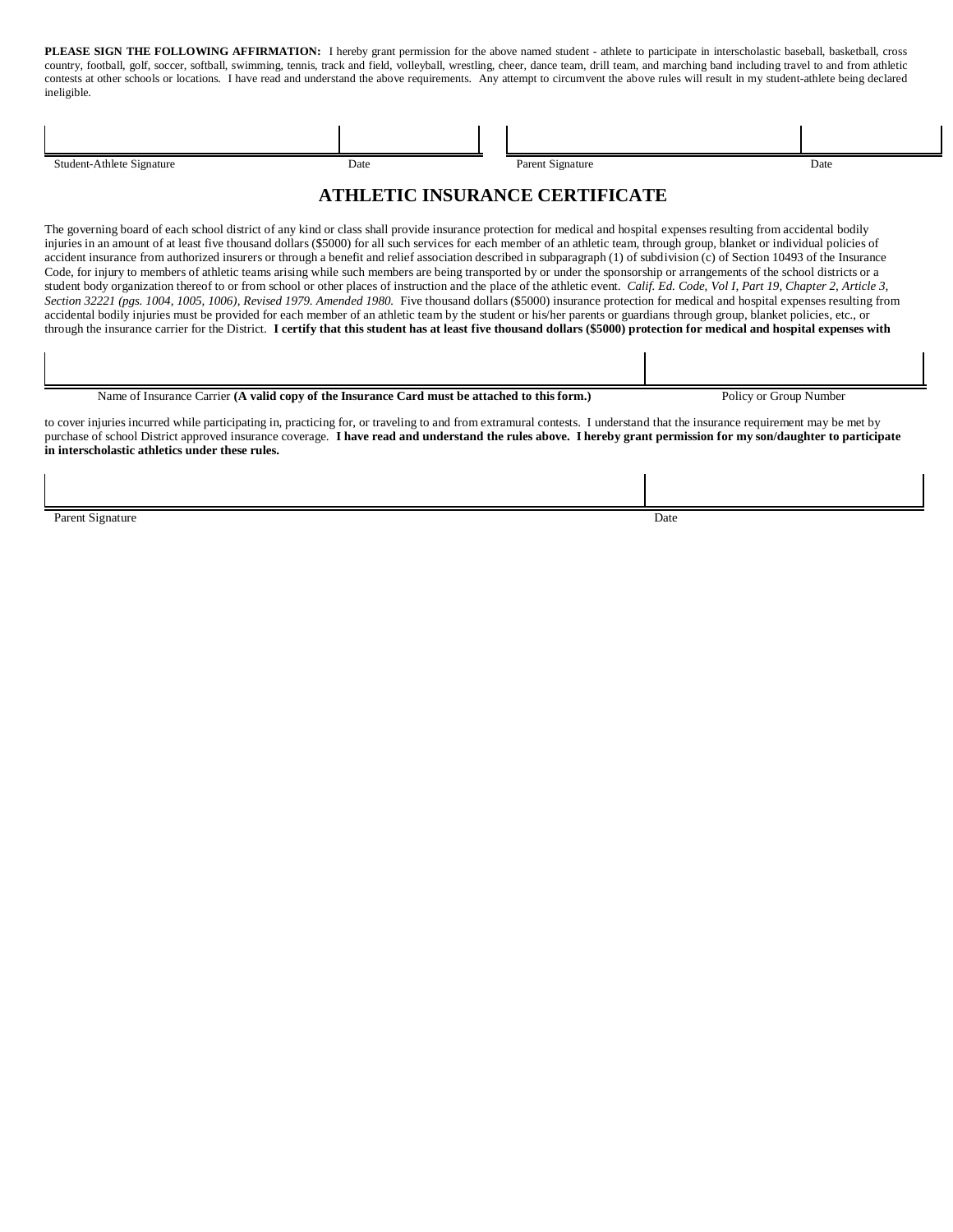Name Date of Birth  $\Box$ 

# **ACKNOWLEDGMENT OF RISK AND INFORMED CONSENT, ATHLETIC PARTICIPATION CODE OF CONDUCT, AND STEROID PROHIBITION FOR INTERSCHOLASTIC STUDENT-ATHLETES**

Interscholastic athletic competition should demonstrate high standards of ethics and sportsmanship and promote the development of good character and other important life skills. The highest potential of sports is achieved when participants are committed to pursuing victory with honor according to six core principles: trustworthiness, respect, responsibility, fairness, caring, and good citizenship (the "Six Pillars of Character"). This code applies to all student-athletes involved in interscholastic sports in California. I understand that, in order to participate in high school athletics, I must act in accord with the following:

### **TRUSTWORTHINESS**

*Trustworthiness -* be worthy of trust in all I do. what's right even when it's unpopular or personally costly. unsportsmanlike act.

#### **CARING**

behavior that might cause injury to myself or others. any unhealthy or dangerous conduct to coaches.

## **CITIZENSHIP**

*Play by the Rules* - maintain a thorough knowledge of and abide by all applicable game and competition rules. *Spirit of Rules* - honor the spirit and the letter of rules; and the spirit and the letter of rules; and the spirit and the letter of rules; and the spirit and the letter of rules; and the spirit and the letter of rules;

through improper gamesmanship techniques that violate the highest traditions of sportsmanship.

### **RESPONSIBILITY**

*Importance of Education* - be a student first and commit to getting the best education I can. Be honest with myself about the likelihood of getting an athletic scholarship or playing on a professional level and remember that many universities will not recruit student-athletes that do not have a serious commitment to their education, the ability to succeed academically or the character to represent their institution honorably.

*Role-Modeling -* Remember, participation in sports is a privilege, not a right and that I am expected to represent my school, coach and teammates with honor, on and off the field. Consistently exhibit good character and conduct yourself as a positive role model. *Suspension or termination of the participation privilege is within the sole discretion of the school administration.*

*Self-Control -* exercise self-control; don't fight or show excessive displays of anger or frustration; have the strength to overcome the temptation to retaliate.

*Healthy Lifestyle -* safeguard your health; don't use any illegal or unhealthy substances including alcohol, tobacco and drugs or engage in any unhealthy techniques to gain, lose or maintain weight.

*Integrity of the Game -* protect the integrity of the game; don't gamble. Play the game according to the rules.